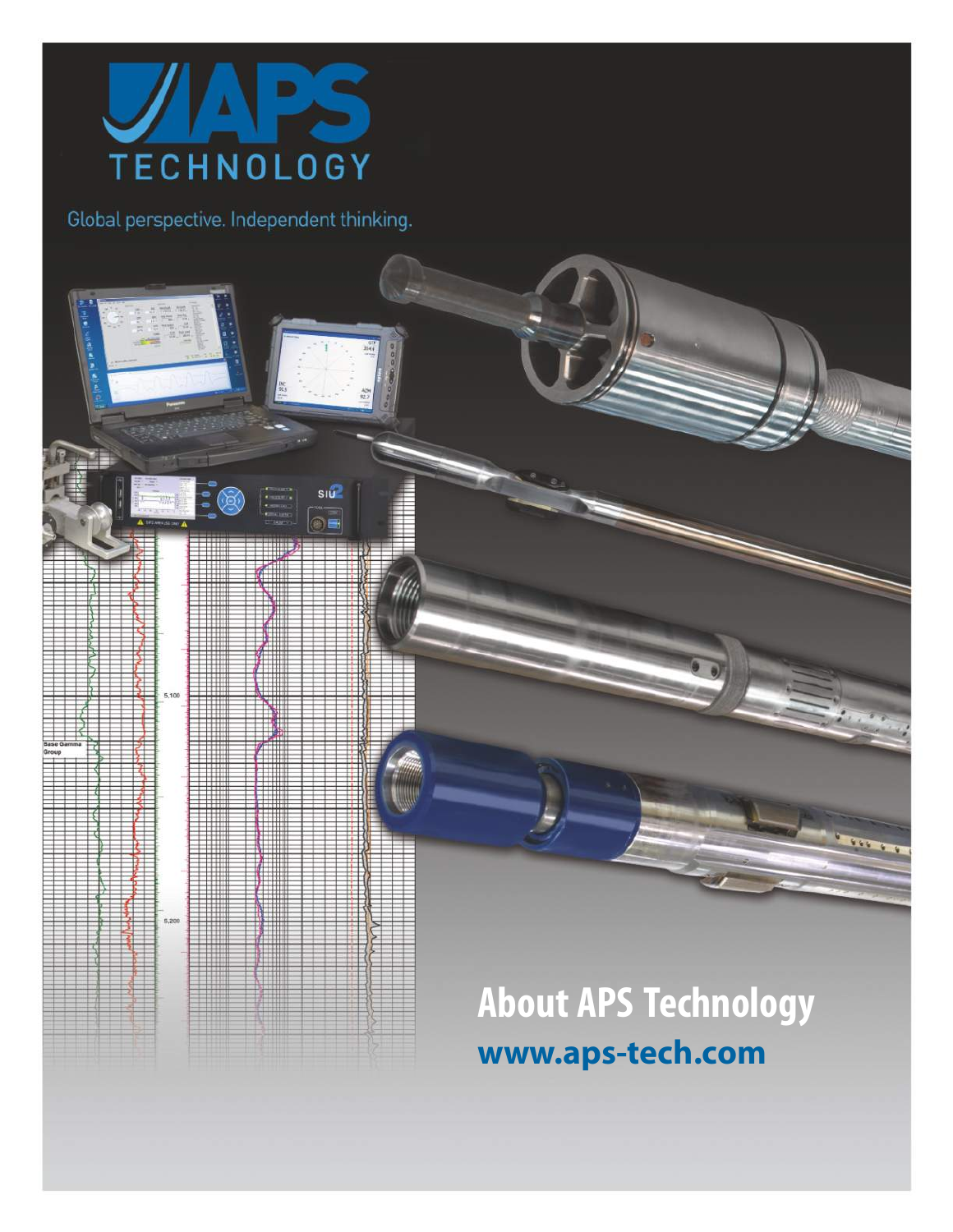

### **APS's Services**

*Engineering Solutions for Harsh Environments®*

#### **Drilling Test Facility** ◆

Customer training

◆ Design qualification testing & continuous improvement

#### **Design Engineering Services**

- ◆ Conceptual & feasibility studies
- ◆ Product development
- ◆ Product improvement & optimization
- ◆ Project management Test
- ◆ equipment & facilities

#### **Analysis Services**

- ◆ Finite element analysis: static, vibration, magnetic, & thermal
- ◆ Kinematic analysis

#### **Manufacturing Services**

- ◆ Complete in-house CNC machine shop
- ◆ Turnkey design & production
- ◆ Component & system-level production
- ◆ Contract electromechanical & electronic assembly

#### **Support Services**

◆ Quality inspection & testing

#### **www.aps-tech.com**

## **Company Profile**

APS Technology delivers field performance and design confidence worldwide for all your oilfield and harsh environment needs. From the minds of our highly experienced



*APS's Headquarters in Wallingford, Connecticut*

engineers, technicians, toolmakers and machinists come the world's most reliable and advanced electromechanical, instrumentation and sensor designs for the oilfield and other harsh environments.

Make APS Technology your trusted source for products and designs purpose-built to operate under high shock, vibration, temperature, pressure, fluid flow and harmful gas conditions.

### **APS's Products**

#### **K. MWD/LWD Sensors, Telemetry & Surface Systems**

**S** SureShot™ MWD System

- **S** SureShot MWD Gamma Sensor
- SureShot Wave Propagation Resistivity Sub (WPR™)
- S **A** SureShot Pressure While Drilling (PWD) Sensor
- **B**  $\text{M}$  M<sup>+</sup> SureShot Vibration Memory Module (VMM™)
- **SureShot Surface Systems & Components**
- SureShot Control Center (SSCC™) Software
- APSPlot™ Log Plotting Software
- **Rotary Pulser**
- **15** Turbine Alternator
- **L** LogXD Geosteering Software

#### **Drilling & Optimization**

- Rotary Steerable Motor (RSM®)
- De MH Drilling Dynamics Monitor (DDM™)

#### **Vibration Prediction, Measurement & Control**

- MH A Active Vibration Damper (AVD™)
- V<sup>I</sup> A Vibration Memory Sub (VMS™)
- **MW** MWD Vibration Isolators
- WHA WellDrill™ Analytical Software for Downhole Drilling Equipment

#### **Answer Products**

- Geosteering Service
- SureDrill™ Service
- FE Log Analysis Service

### *<u><b>S* Other Products</u>

- **&** ToolJoint™ Rotary Connection Sizing & Analysis Software
- **&** VacOil™ Hydraulic Oil De-airing & Filling System
- **R** Non-metallic Modular Test Ovens
- <sup>2</sup> PetroMax<sup>™</sup> Downhole Fluid Monitoring Sensor
- **&** Sub Handling Cart
- **&** Performance Metallic Seals
- **Re** Custom Thermoelectric Cooling Systems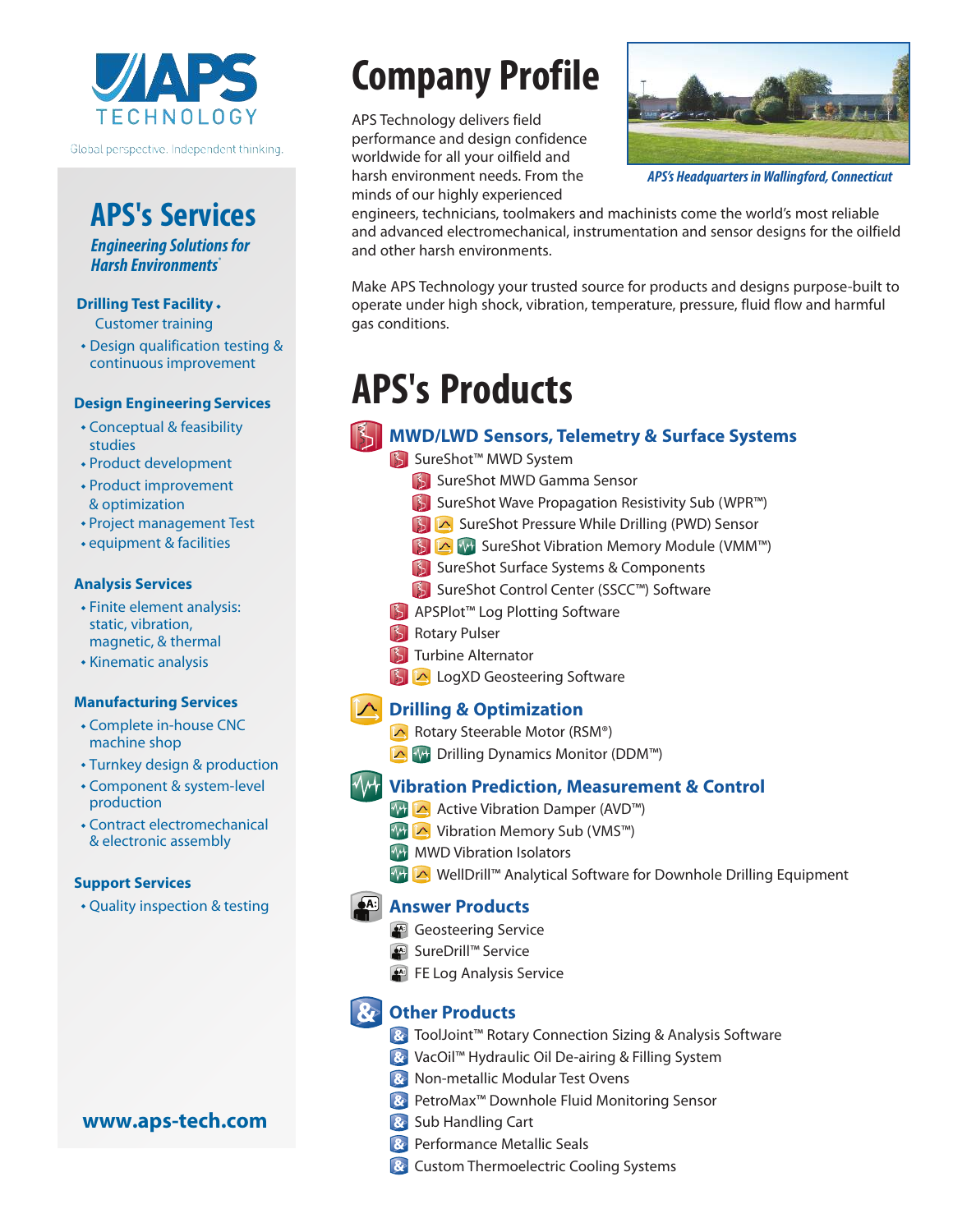

*"The addition of APS MWD system kits to our fleet allowed Integrated Directional Resources (IDR), an established independent directional drilling company, to become selfsufficient in MWD, removing our previous dependency on third-party MWD service companies. The downhole system is robust and easy to make up at the wellsite, and the surface systemis intuitive and easy to operate. These features allowed us to use crosstrained Directional Drilling/MWD personnel to perform both functions, resulting in considerable savings for both our company (IDR) and the client oil company. The overall system reliability was also beneficial in that we were able to run with a "lean" fleet, covering 4 jobs with basically 9 MWD strings, thus saving significant capital expense. All in all, the MWD profitability resulting from use of the APS systems contributed to making IDR an attractive acquisition."*

**David Lee, V.P. Operations, Integrated Directional Resources, Inc.** *– APS MWD customer since 2006*

## **Customer List**

#### **Our customer roster includes:**

| <b>Multi-national</b>             | <b>Baker Hughes</b><br><b>BICO Drilling Tools</b><br>Chevron Energy Technology<br>GE Energy / Tensor<br>Gyrodata<br>Halliburton<br>NOV / Reed Hycalog<br><b>Reliance Energy</b><br>Smith International / Pathfinder<br>Weatherford                                                              |
|-----------------------------------|-------------------------------------------------------------------------------------------------------------------------------------------------------------------------------------------------------------------------------------------------------------------------------------------------|
| <b>China</b>                      | China National Petroleum Corporation / CPL<br>COSL<br>Shengli Drilling Research Technology Institute (SDRI)<br>Urumqi Gulf Victory Petroleum Technology                                                                                                                                         |
| <b>Russia</b>                     | Catobneft<br>Interlog / CJSC<br>R&B Industrial Supply / Geo Trend<br><b>TehGeoBur</b><br><b>TPG</b>                                                                                                                                                                                             |
| <b>North America</b>              | <b>Cathedral Energy Services</b><br><b>Crescent Directional Drilling</b><br><b>Cudd Drilling and Measurement</b><br><b>Directional Drilling Company</b><br><b>Excel Directional Technologies</b><br><b>LEAM Drilling Systems</b><br><b>Nevis Energy Services</b><br>Phoenix Technology Services |
| <b>Central / South America</b>    | Integradora de Perforaciones y Servicios<br><b>INVAP Ingeniera SA</b><br>Optidrill<br>Petrobras<br>San Antonio International<br>Zapata Energy                                                                                                                                                   |
| <b>Middle East / North Africa</b> | <b>Cougar Drilling Solutions</b><br>Geotrak<br>Midwest<br><b>OIISERV</b><br><b>Reliance Petroleum Services</b><br>Triple L                                                                                                                                                                      |
| <b>Asia Pacific</b>               | Coretrack<br><b>Eastern Drilling Services</b><br>Jindal Drilling Industries<br><b>Swick Dynamics</b>                                                                                                                                                                                            |

**www.aps-tech.com**